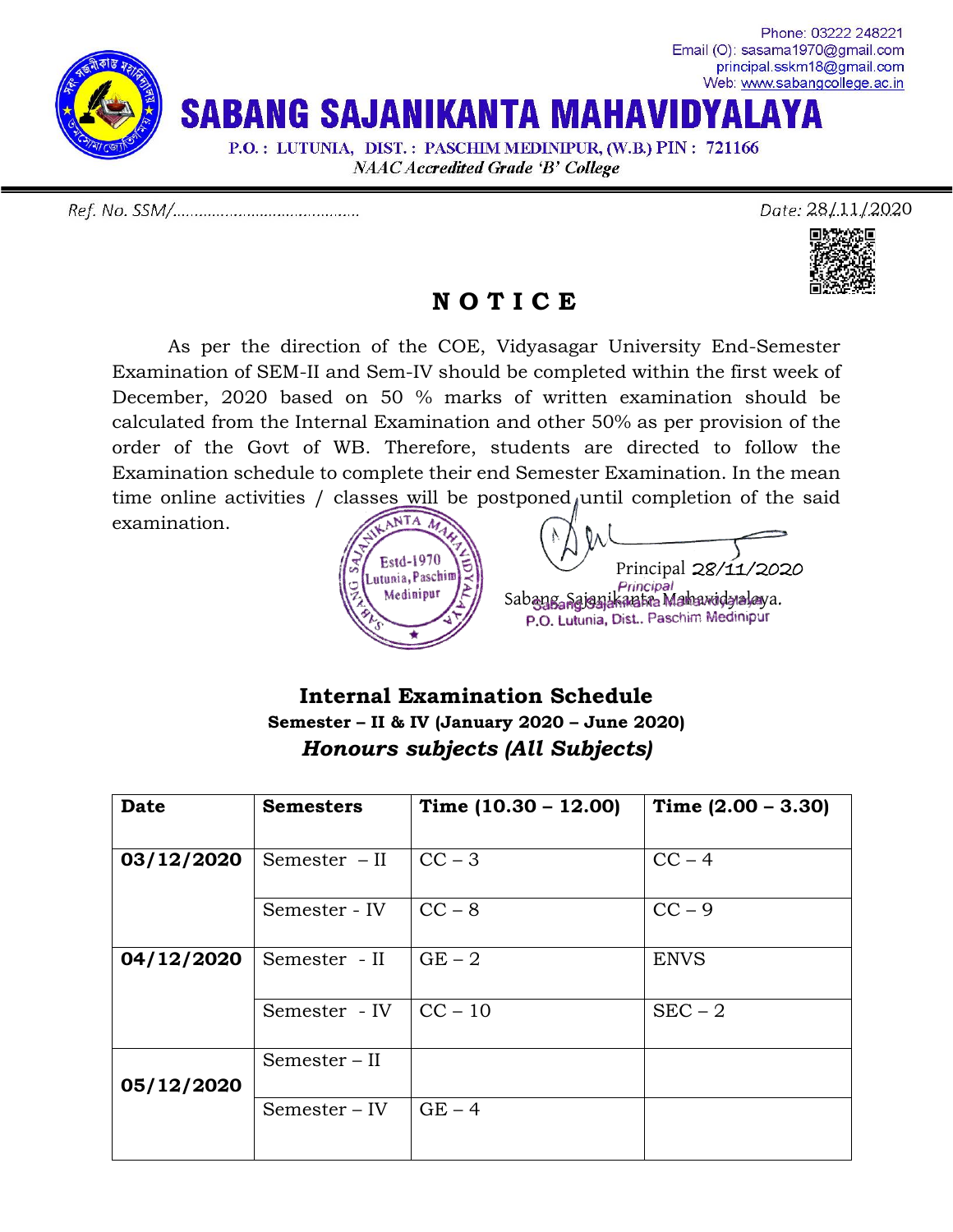

Phone: 03222 248221 Email (O): sasama1970@gmail.com principal.sskm18@gmail.com Web: www.sabangcollege.ac.in

**SABANG SAJANIKANTA MAHAVIDY** AYA

P.O.: LUTUNIA, DIST.: PASCHIM MEDINIPUR, (W.B.) PIN: 721166

**NAAC Accredited Grade 'B' College** 

Date: 28/11/2020

## **Internal Examination Schedule Semester – II & IV (January 2020 – June 2020)** *General subjects*

| <b>Date</b> | <b>Semesters</b> | Time $(10.30 - 12.00)$                                                                                        | Time $(2.00 - 3.30)$                                                                                                 |
|-------------|------------------|---------------------------------------------------------------------------------------------------------------|----------------------------------------------------------------------------------------------------------------------|
| 03/12/2020  | $Semester - II$  | Core (Bengali)                                                                                                | Bengali. Sanskrit, Santali,<br>Physical Education,<br>Mathematics, Zoology,<br>Economics, C3T:Business<br>Law        |
|             | Semester - IV    | Core (Bengali)                                                                                                | Bengali. Sanskrit, Santali,<br>Physical Education,<br>Mathematics, Zoology,<br>Economic, C7T:Corporate<br>Accounting |
| 04/12/2020  | Semester - II    | History, Philosophy,<br>Chemistry, Botany,<br>Comp. Sc, C4T:<br><b>Business Mathematics</b><br>and Statistics | ENVS (All)                                                                                                           |
|             | Semester - IV    | History, Philosophy,<br>Chemistry, Botany,<br>Comp. Sc, C8T:Cost<br>Accounting                                | Political Science, English,<br>Education, Physics,<br>Physiology, Geography                                          |
| 05/12/2020  | Semester - II    | Political Science,<br>English, Education,<br>Physics, Physiology,<br>Geography,                               |                                                                                                                      |
|             | Semester - IV    | $SEC - 2 (All General)$                                                                                       |                                                                                                                      |